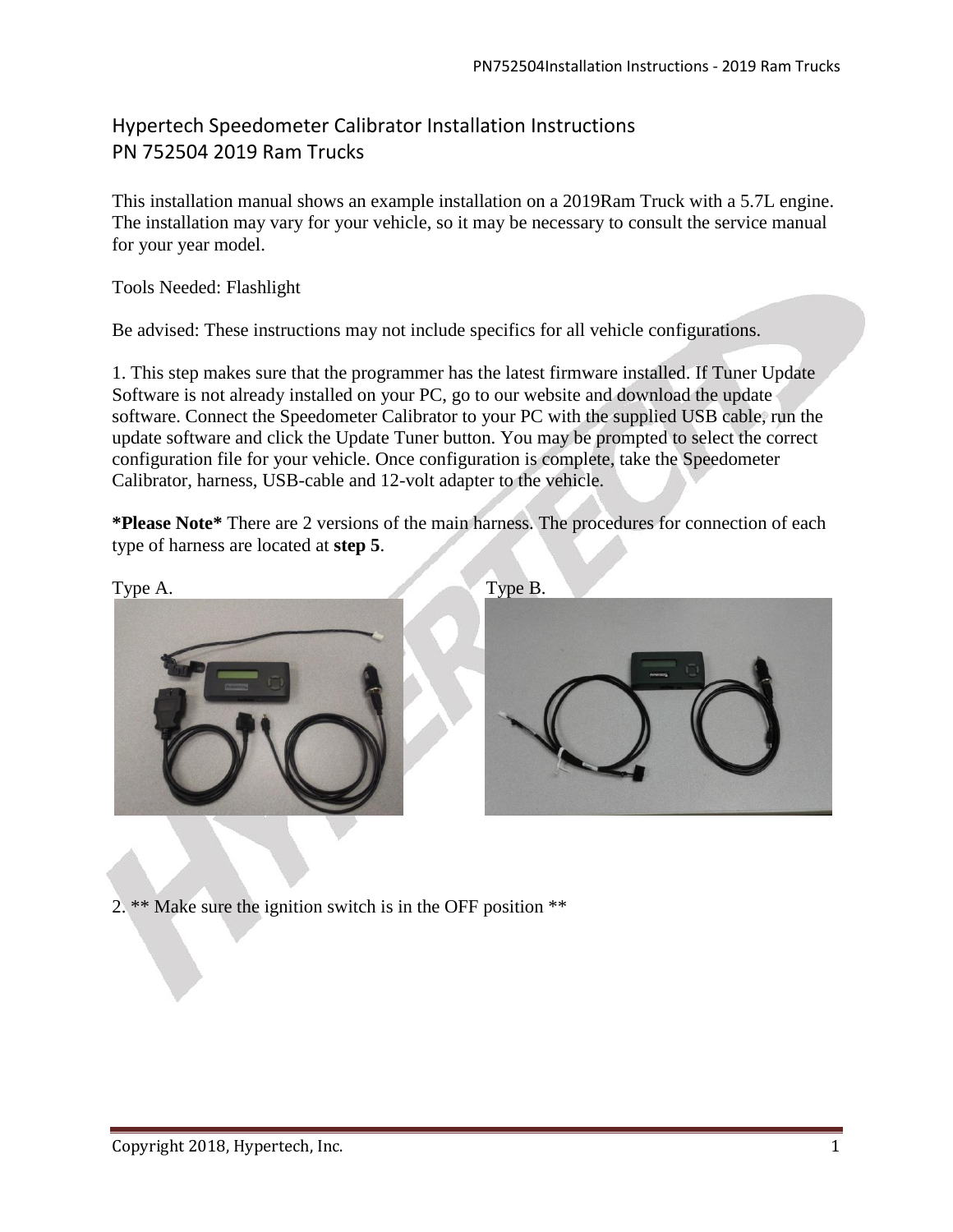3. Locate the green block connector under the driver's side dash.



4. Take the Speedometer Calibrator harness and insert the small, white connector into any open slot on the green junction block.